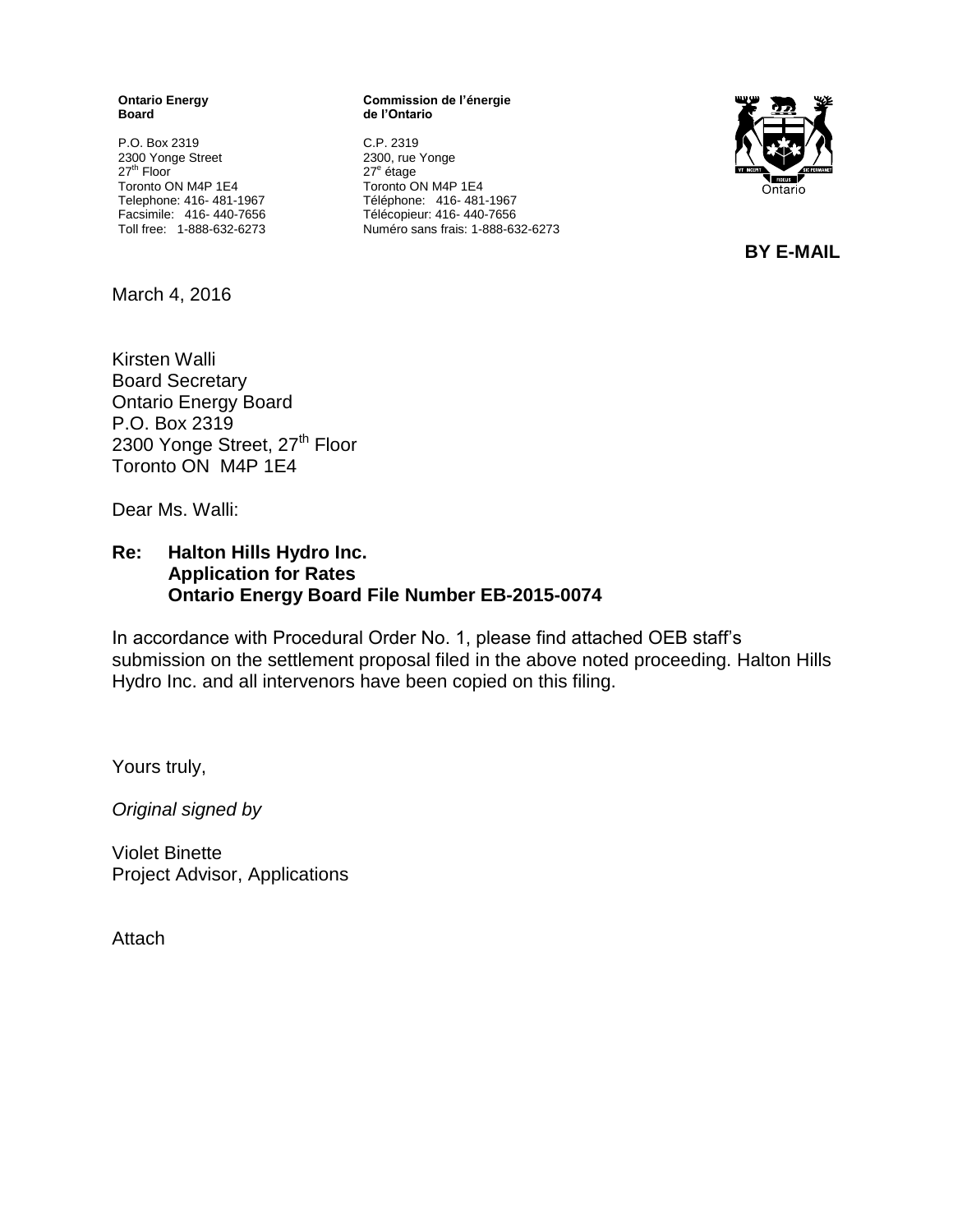# **HALTON HILLS HYDRO INC. 2016 ELECTRICITY DISTRIBUTION RATES EB-2015-0074**

**Ontario Energy Board**

**Staff Submission -**

**Settlement Proposal**

**March 4, 2016**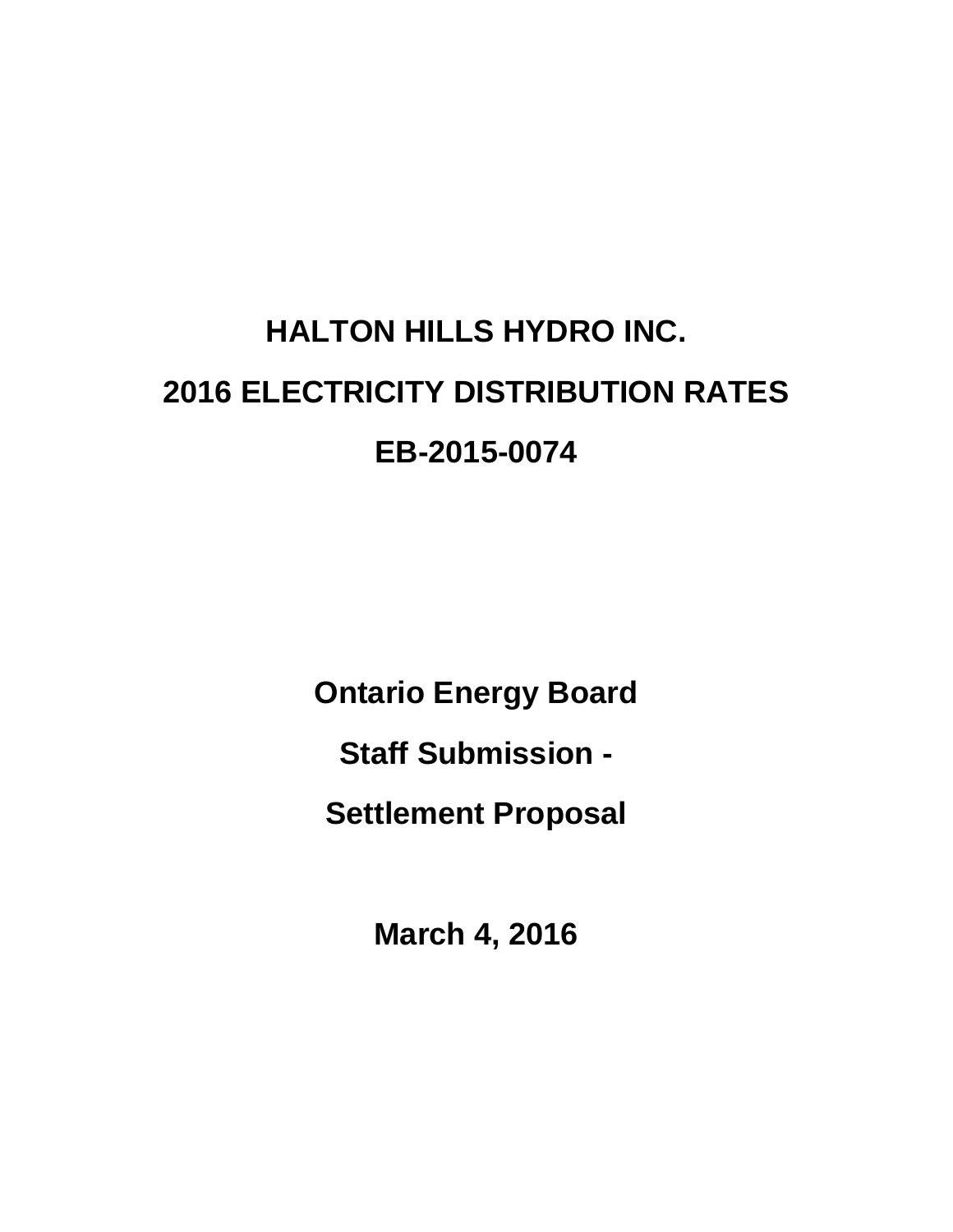# **Introduction**

Halton Hills Hydro Inc. (HHHI) filed a complete application with the Ontario Energy Board (OEB) on October 2, 2015 seeking approval for changes to the rates that HHHI charges for electricity distribution to be effective May 1, 2016. On February 29, 2016, HHHI filed a settlement proposal with respect to the 2016 cost of service application.

The parties to the settlement proposal are HHHI and the following approved intervenors in the proceeding:

- Energy Probe Research Foundation
- School Energy Coalition
- Vulnerable Energy Consumers Coalition

The settlement proposal represents a full settlement on all issues.

OEB staff notes that there have been a number of updates to the evidence in the course of this proceeding. This submission is based on the status of the record as of the filing of HHHI's settlement proposal and reflects observations which arise from OEB staff's review of the evidence and the settlement proposal. It is intended to assist the OEB in deciding upon HHHI's application and the settlement proposal.

# **Settlement Proposal**

OEB staff has reviewed the settlement proposal in the context of the objectives of the Renewed Regulatory Framework for Electricity (RRFE), other applicable OEB policies, relevant OEB decisions, and the OEB's statutory obligations. OEB staff is of the view that the settlement proposal reflects a reasonable evaluation of the distributor's planned outcomes in this proceeding, appropriate consideration of the relevant issues and appropriate consideration of the resources to allow HHHI to achieve its identified outcomes in the four incentive rate-setting years that will follow. OEB staff submits that the outcomes arising from the OEB's approval of the settlement proposal would adequately reflect the public interest and lead to the setting of just and reasonable rates for customers.

Notwithstanding the above, OEB staff's submission below provides further discussion for the OEB's consideration on the following issues:

• Distribution System Plan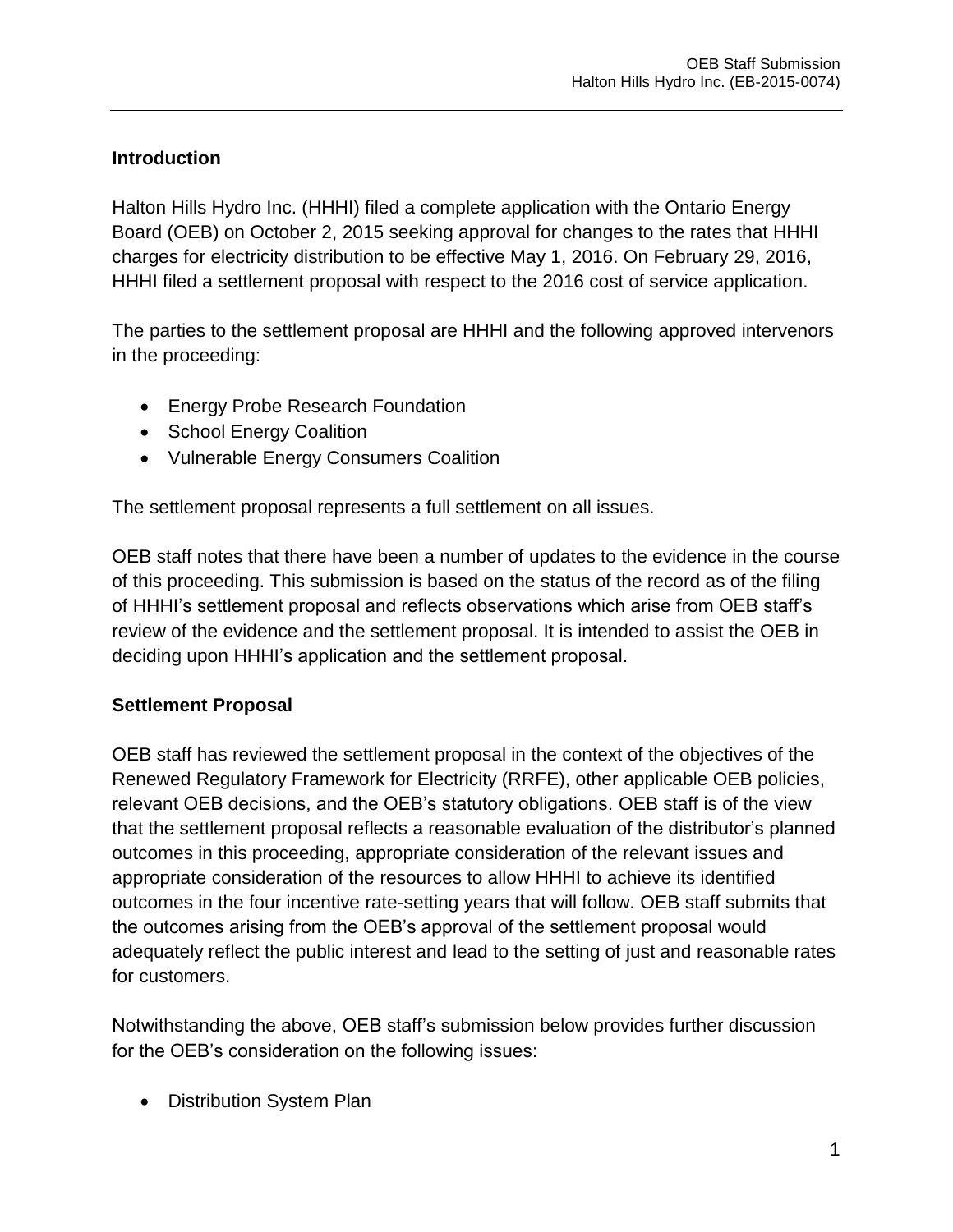- Municipal Transformer Station
- Residential Rate Design
- Sentinel Lighting Class Bill Impact
- Lost Revenue Adjustment Mechanism Variance Account

#### **Distribution System Plan (DSP)**

The parties agree that the DSP filed in this proceeding, combined with the resources made available to HHHI in the test year under the terms of the settlement proposal, provide sufficient resources to HHHI in the test year and subsequent IRM years to continue to: (a) pursue continuous improvement in productivity; (b) maintain system reliability and service quality objectives; and (c) maintain reliable and safe operation of its distribution system.

The parties have agreed to adjust the 2016 capital plan to reflect a reduction of \$500,000 in capital additions. HHHI proposes to achieve this reduction in capital additions, in part, by deferring some of the projects originally planned for the test year.

While HHHI's DSP has demonstrated some progress towards incorporating RRFE objectives and does provide some justification for the five year capital expenditure plans and the pacing of expenditures, OEB staff submits there are improvements that should be made in preparing future DSP's. Specifically, OEB staff submits that HHHI should provide clear links between the asset condition and asset management to the planned capital expenditures.

As noted in the *Filing Requirements For Electricity Distribution Rate Applications - 2015 Edition for 2016 Rate Applications* (Filing Requirements):

One of the primary goals of the DSP is pacing and prioritizing capital investments in a manner that considers rate impacts. The filing of a DSP can facilitate the achievement of this goal by focusing on the qualitative and quantitative information supporting investment proposals that will allow the OEB to assess how a distributor is seeking to control the costs and related rate impacts of proposed investments.

In addition, it is the OEB's expectation that the asset management plan underpinning the DSP should be directly linked to the proposed budget, in order to provide the OEB with robust evidence that the proposed capital expenditures have been through the necessary optimization and prioritization process.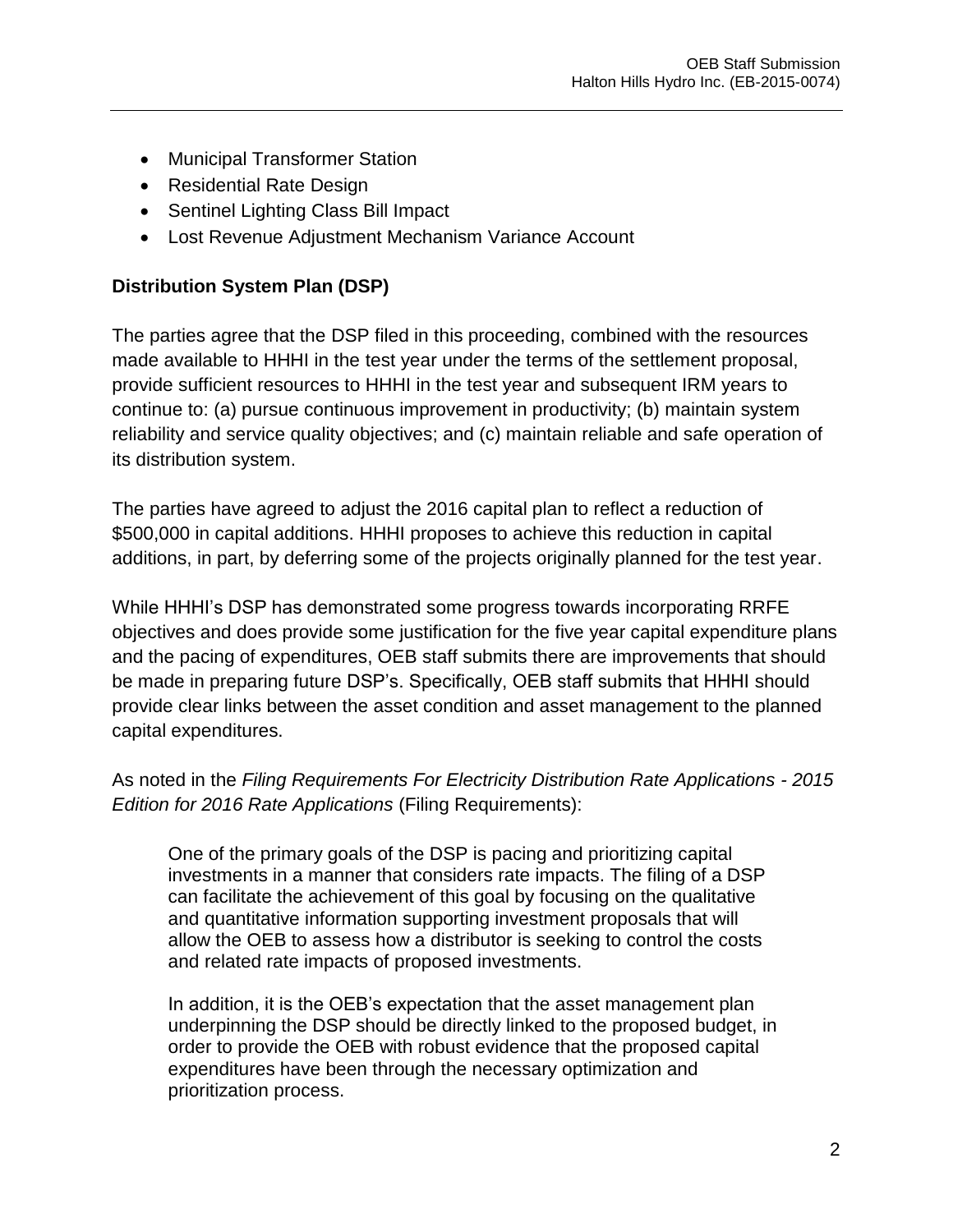As part of its DSP, HHHI proposes to implement an accelerated pole replacement program targeting 275-280 distribution poles each year for the next ten years at a capital cost of \$2 million per year. Based on the pole condition evidence filed with the DSP, OEB staff estimates that a significant number of poles in fair condition would be replaced.<sup>1</sup>

OEB staff also notes that in 2012, HHHI accelerated pole replacement<sup>2</sup> and that 41 poles were replaced in 2011 while 183 poles were replaced in 2012. $^3$  For an asset class such as wood poles with a 50-year "Useful Life", approximately 2% of HHHI's 8,780 wood pole portfolio (or approximately 175 poles) would need to be replaced on average each year over the longer term. OEB staff submits that the current level of pole replacement is more in keeping with projected life of these assets as well as the actual asset condition assessments. OEB staff submits that there is no clear link between HHHI's plans with respect to pole replacement at 275-280 poles per year and the asset condition.

On this basis, OEB staff submits that the agreed upon reduction of \$500,000 in capital additions is achievable through changes to pole replacement plans and that HHHI will be able to maintain safe and reliable operation of its distribution system. OEB staff notes, however, that HHHI may choose to achieve the reduction in capital additions through deferral of other capital work.

# **Municipal Transformer Station (MTS)**

HHHI is proceeding with the MTS on the basis of the *Northwest Greater Toronto Area*  Integrated Regional Resource Plan.<sup>4</sup> As the capital cost for the MTS is significant, HHHI intends to file a separate Incremental Capital Module (ICM) closer to the in service date rather than including the project in the DSP.<sup>5</sup> The capital cost of the MTS project is estimated to be \$19 million and HHHI expects the in service date to be 2018.<sup>6</sup>

On September 18, 2014, the OEB issued the Report of the Board - *New Policy Options for the Funding of Capital Investments: The Advanced Capital Module* (EB-2014-0219). The Advanced Capital Module (ACM) reflects an evolution of the ICM.

 $<sup>1</sup>$  Exh 2 Appendix A - Distribution System Plan, page 36</sup>

 $2^{2}$  Exh 2 Appendix A - Distribution System Plan, Appendix A - Asset Management Plan, page 18

<sup>&</sup>lt;sup>3</sup> Interrogatory Response 2-Staff-12

<sup>&</sup>lt;sup>4</sup> Exh 1 Appendix A – Distribution System Plan, Appendix B – IESO NWGTA Region IRRP Report

<sup>&</sup>lt;sup>5</sup> Exh 2 Appendix A – Distribution System Plan, page 13

<sup>6</sup> Interrogatory Response 2-Staff-8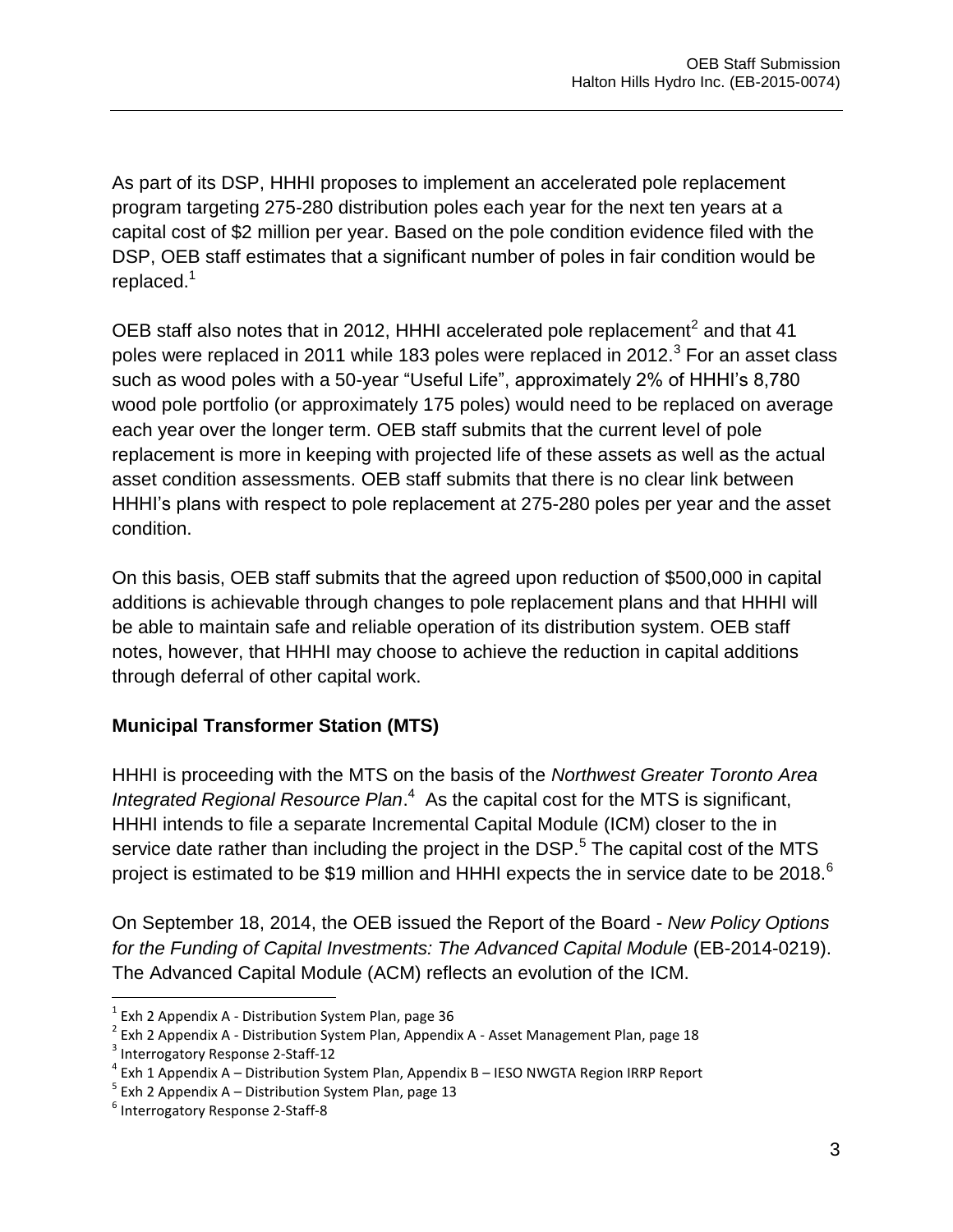As noted in the Filing Requirements:

The ACM expands the ICM concept to incorporate the concept of recovery for qualifying incremental capital investments during the Price Cap IR period with an **opportunity to identify and pre-test such discrete capital projects documented in the DSP** as part of the cost of service application.

As part of a cost of service application, a distributor may propose qualifying ACM capital projects that are expected to be made and come into service during the subsequent Price Cap IR term. These will be discrete projects as documented in the DSP. The distributor must also identify that it is proposing ACM treatment for these future projects, and provide the cost information and materiality threshold calculations to show that these would qualify for ACM treatment based on the **forecasted information at the time of the DSP and cost of service application**. [emphasis added]

In an interrogatory response, HHHI stated that cost estimates and design details were not available at the time of the cost of service application preparation.<sup>7</sup> The RRFE Report and the introduction of the ACM signal the movement to a more disciplined approach to capital planning. OEB staff submits that including the MTS in the five year forecast of capital expenditures would have represented a fuller and more accurate picture of capital expenditures and resources required in the five year period. OEB staff also submits that HHHI would have been assisted by filing an ACM with the best available information at the time of the cost of service application. In the absence of the ACM, HHHI is at risk for MTS project expenditures incurred in every year leading up to 2018. However, OEB staff does note that the OEB retained the ICM for the IR years for projects not included in a DSP filed with the most recent cost of service application, and for projects that were included in the DSP but which did not contain sufficient information at the time of the cost of service application to address need and prudence.<sup>8</sup>

#### **Residential Rate Design**

OEB staff observes that the increase in residential class monthly fixed charge related to the new rate design policy is below the \$4.00 threshold. OEB staff also observes that

<sup>&</sup>lt;sup>7</sup> Interrogatory Response 2-Staff-9

 $^8$  Report of the Board - New Policy Options for the Funding of Capital Investments: The Advanced Capital Module (EB-2014-0219), page 13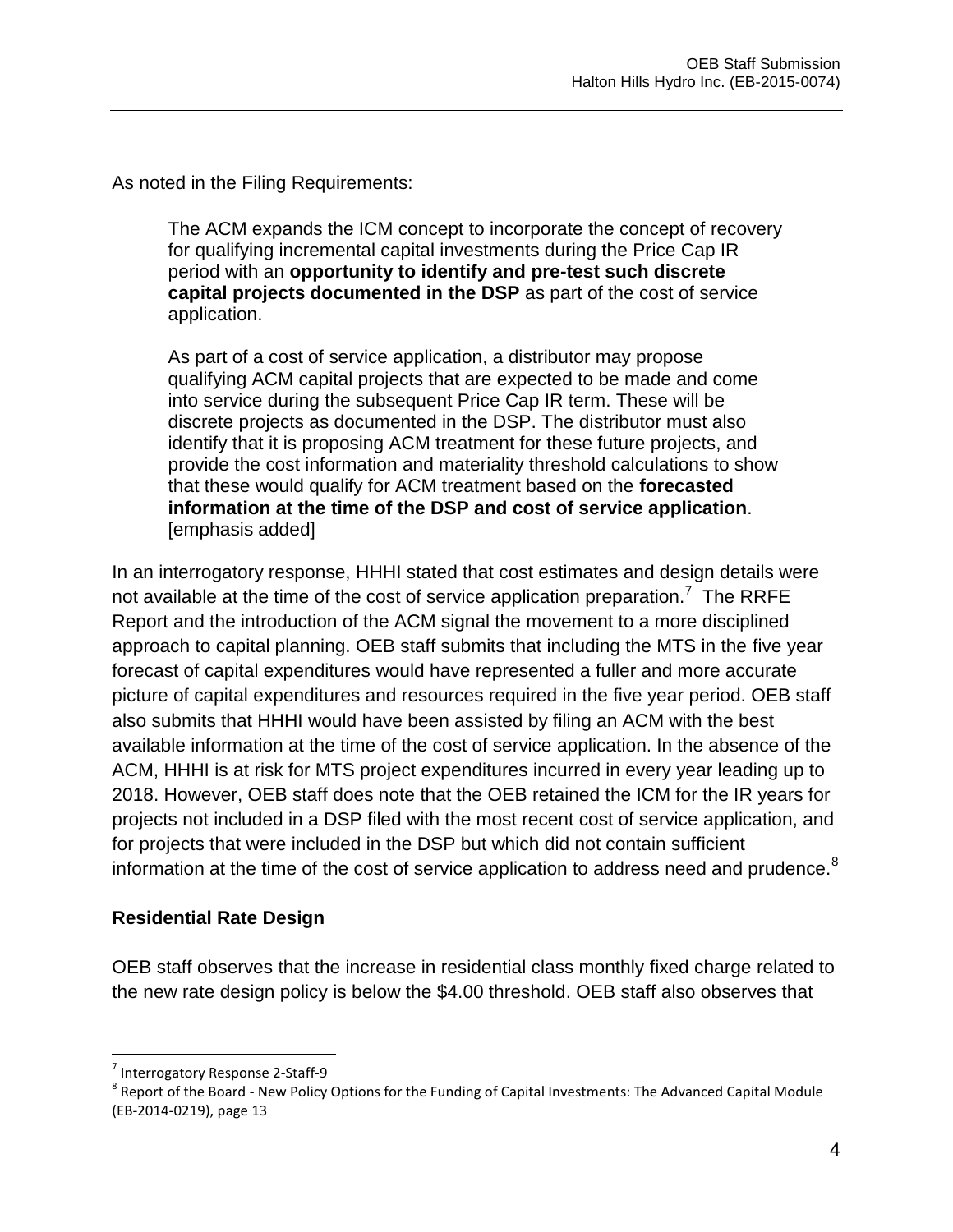the total bill impact for residential customers at HHHI's lowest  $10<sup>th</sup>$  percentile of consumption is well below the 10% threshold at 0.48%.

Given these factors, OEB staff takes no issue with HHHI's proposal as it effectively achieves the outcomes of providing a timely implementation of the OEB's rate design policy, and ensuring that the bill impacts are not excessive for customers most impacted by this change.

#### **Sentinel Lighting Class Total Bill Impact**

According to the bill impact tables submitted with the settlement proposal, the total bill for the Sentinel Lighting Class will increase by 16.6%. And according to the cost allocation table filed with the settlement proposal, the revenue to cost ratio for the Sentinel Lighting Class is proposed to be 95.1%. The revenue at proposed rates from the Sentinel Lighting Class is \$41,173.

At page 63 of the Filing Requirements, it states that, "A distributor must file a mitigation plan if total bill increases for any customer class exceed 10%." The settlement proposal states,

HHHI is not proposing any mitigation measures for two reasons: (a) the exceedance is minor (the total bill impact is 16.6% for HHHI's Sentinel Lighting customer class); and (b) there are only six HHHI customers that are Sentinel Lighting-only customers (i.e., most customers that are levied Sentinel Lighting charges are also Residential or General Service distribution customers and the Sentinel Lighting charges make up a very small component of their total bill).

HHHI has reviewed bill impacts and has considered the increases proposed for the Sentinel Lighting Class. OEB staff submits that the explanation provided by HHHI is reasonable and that a mitigation plan is not required in these circumstances.

#### **Lost Revenue Adjustment Mechanism Variance Account (LRAMVA)**

For CDM programs delivered between 2011 and 2014, the OEB established Account 1568 - LRAMVA to capture the variance between the OEB-approved CDM forecast and the actual results at the customer rate class level. HHHI filed for review of the LRAMVA as per the OEB's filing requirements for cost of service applications.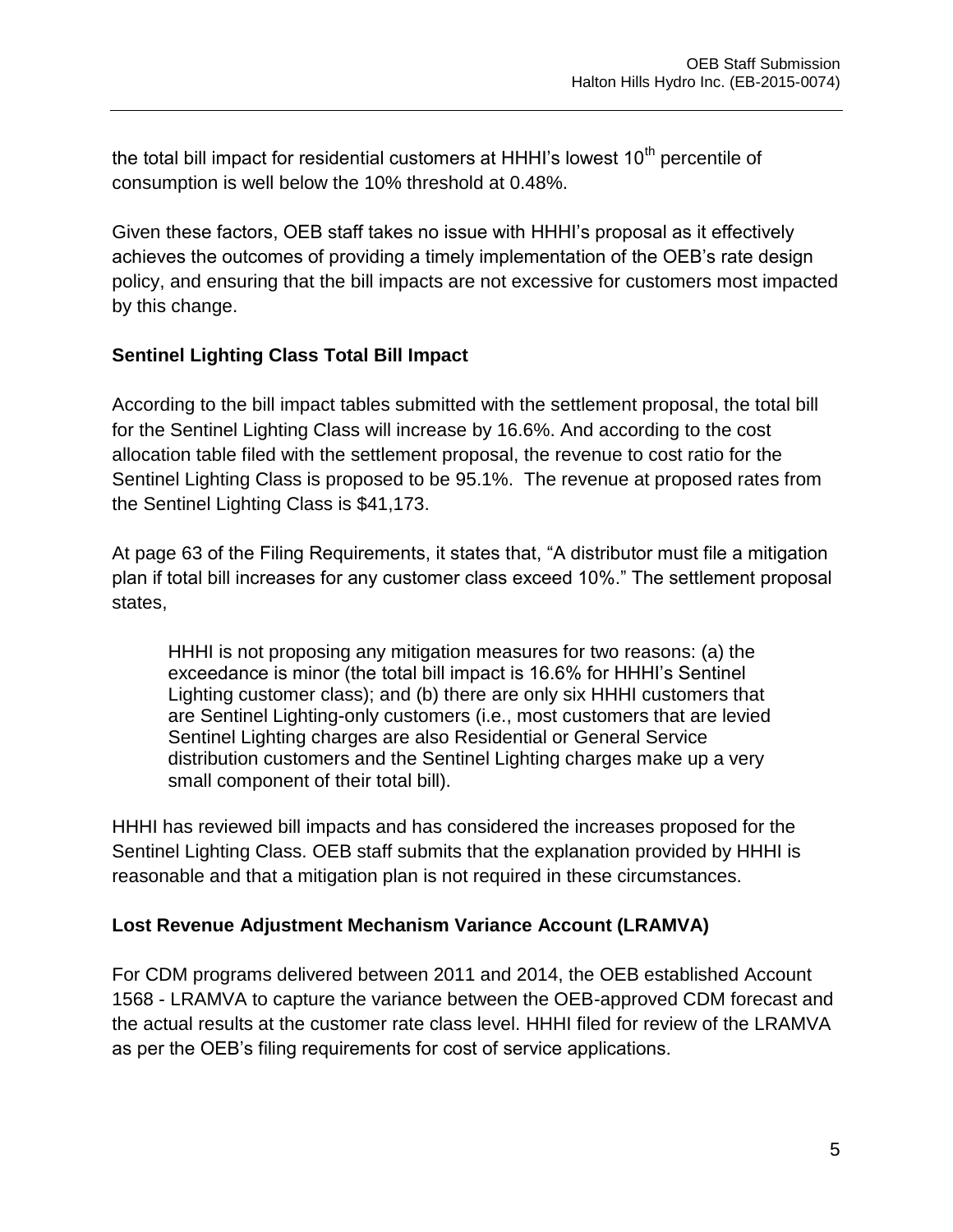During the settlement conference process, HHHI updated its LRAMVA claim based on the IESO's final 2011-2014 CDM results to reflect a credit amount of \$18,852. The credit amount arises as actual CDM savings were lower than CDM savings assumed in the load forecast.

For purposes of settlement, the parties agreed to the LRAMVA calculations (as of December 31, 2014) for January 1, 2011 to December 31, 2014 CDM programs and the resulting deferral disposition balances as presented in the table below. For reference, HHHI's materiality threshold, as defined by the OEB's criteria is \$55,000.

| <b>Rate Class</b> | Unit | Balance (\$) |
|-------------------|------|--------------|
| Residential       | kWh  | (5,380)      |
| GS<50 kW          | kWh  | (9,907)      |
| GS>50 kW          | kW   | (6, 172)     |
| GS>1,000 kW       | kW   | 2,607        |
| <b>TOTAL</b>      |      | (18, 852)    |

OEB staff notes that there have been recent queries about the final verified savings for the demand customer classes (e.g. General Service > 50 kW and General Service > 1,000 kW). OEB staff approached the IESO to clarify this issue. In a memorandum to OEB staff dated February 24, 2016, a copy of which is attached to this submission, the IESO clarified its definition of verified demand savings and specifically reported that the IESO's methodology "makes no attempt to verify the impact that a demand response event may have on a customer's demand for the purposes of billing for distribution service, even in months where the demand response program was activated." The IESO's memorandum also indicates that "demand savings from energy efficiency programs are based on the average monthly demand savings for June, July and August. While there may be demand reductions in other months, or persistence into other years, revenue impacts would be dependent on the type of program".

On March 3, 2016, the OEB issued a letter to all licensed distributors indicating that the IESO's clarification suggests that further discussion of this issue on a generic basis is warranted.<sup>9</sup>

The OEB announced in the letter that it is holding a meeting on March 31, 2016 to gather input on the approach to recording demand (kW) savings in the LRAMVA. The OEB expects to provide further policy guidance on the LRAMVA following this meeting.

<sup>&</sup>lt;sup>9</sup> OEB Letter, March 3, 2016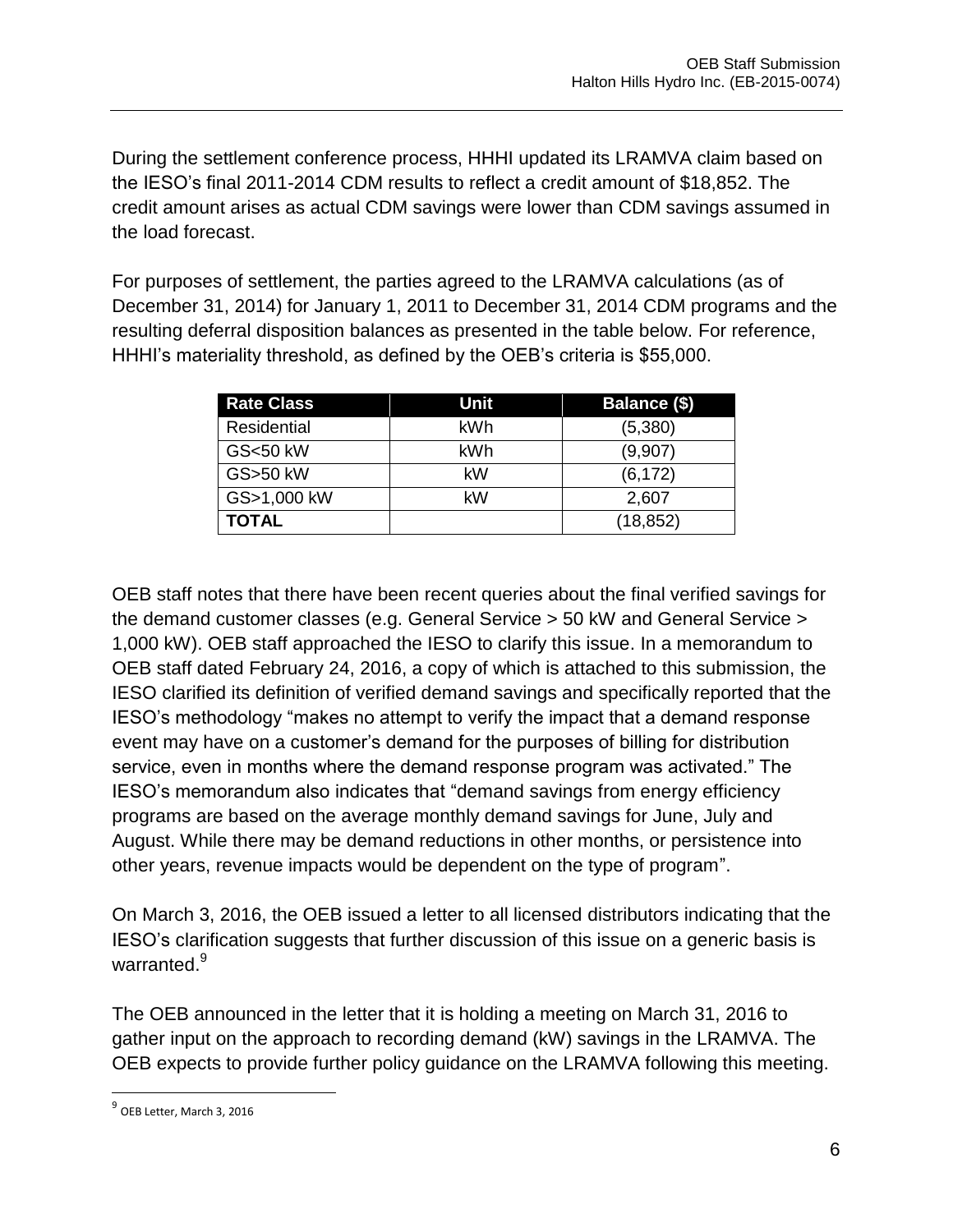The settlement proposal filed in this proceeding has been filed as a "package", and as indicated in the settlement proposal, none of the parts are severable.<sup>10</sup> As noted in the above table, the component of the LRAMVA related to the two demand customer classes is a credit of \$3,565, which is well below HHHI's materiality threshold. Furthermore, any new policy guidance would only affect a portion of this demand component, so the impact is even smaller. OEB staff submits therefore that it is reasonable for the OEB to accept the settlement proposal with the LRAMVA as filed. HHHI will be informed by any policy outcome of the subject review going forward for future lost revenue claims. Alternatively, the parties to the settlement proposal could agree to postpone the disposition of an LRAMVA claim at this time pending the outcome of the OEB's policy review. In OEB staff's view this would introduce an unnecessary complexity to this process for an amount that is not material.

All of which is respectfully submitted

 $^{10}$  Settlement Proposal, February 29, 2016, page 4: The Parties have settled the issues as a package, and none of the parts of this Settlement Proposal are severable. If the Board does not accept this Settlement Proposal in its entirety, then there is no settlement (unless the Parties agree in writing that any part(s) of this Settlement Proposal that the Board does accept may continue as a valid settlement without inclusion of any part(s) that the Board does not accept).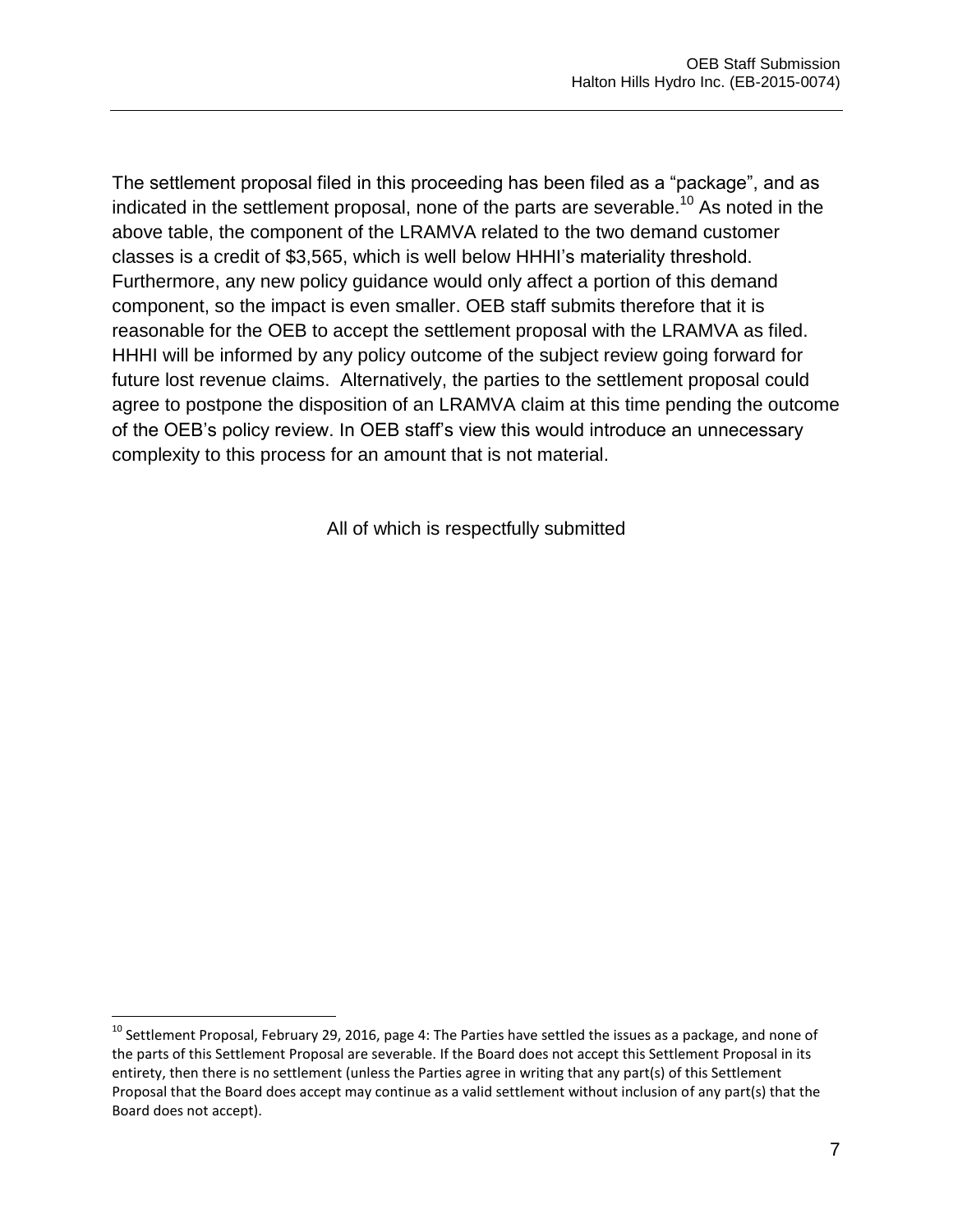

**Independent Electricity System Operator** 

1600-120 Adelaide Street West Toronto, ON M5H 1T1 t 416.967.7474

www.ieso.ca

- 
- To: Josh Wasylyk, Ontario Energy Board Cc: Nik Schruder, IESO

Katherine Sparkes, IESO

Memorandum

From: Phil Bosco, IESO

Date: February 24, 2016

Re: **Application of Demand Savings in Final Verified Conservation Results in LDC LRAM Claims**

This memorandum is in response to inquiries by both the Ontario Energy Board (OEB) and Local Distribution Companies (LDC's) about the application of final verified demands savings from the 2011-2014 Conservation and Demand Management (CDM) Framework in an LDC's Lost Revenue Adjustment Mechanism (LRAM) claim. The intent of the memo is to clarify the definition of demand savings used by the IESO in its reports to LDCs regarding final verified results to enable the OEB to make consistent decisions on LDC LRAM claims.

Verified demand savings, as defined in the EM&V Protocol and Requirements1, are based on the average demand reduction across the total number of hours in the summer peak period (June, July, August, from 1pm to 7pm).

For an energy efficiency project, the verified demand savings shown in an LDC's 2011-2014 CDM Results Report represent an annualized figure -- the average monthly demand savings in each of June, July and August -- credited to the year of the in-service date. While the IESO has not verified the existence of further demand savings from energy efficiency projects in other months of the year, it may nevertheless be appropriate for LDCs to apply reported demand reductions to other months in recognition of the persistence of energy efficiency measures beyond the peak season. The application to other months should be commensurate with the type of program and whether its effects are measurable year-round (such as lighting) or only at certain times (such as space cooling). Similarly, the verified demand savings for an energy efficiency project persist into future years based on the life of the measure installed.

A different approach is required when estimating the effects of demand response programs. The IESO's evaluation methodology focuses on evaluating the system benefits of CDM activities

ł <sup>1</sup> IESO EM&V Protocol and Requirements,

[http://www.powerauthority.on.ca/sites/default/files/conservation/Conservation-First-EMandV-Protocols-and-](http://www.powerauthority.on.ca/sites/default/files/conservation/Conservation-First-EMandV-Protocols-and-Requirements-2015-2020-Apr29-2015.pdf)[Requirements-2015-2020-Apr29-2015.pdf](http://www.powerauthority.on.ca/sites/default/files/conservation/Conservation-First-EMandV-Protocols-and-Requirements-2015-2020-Apr29-2015.pdf)